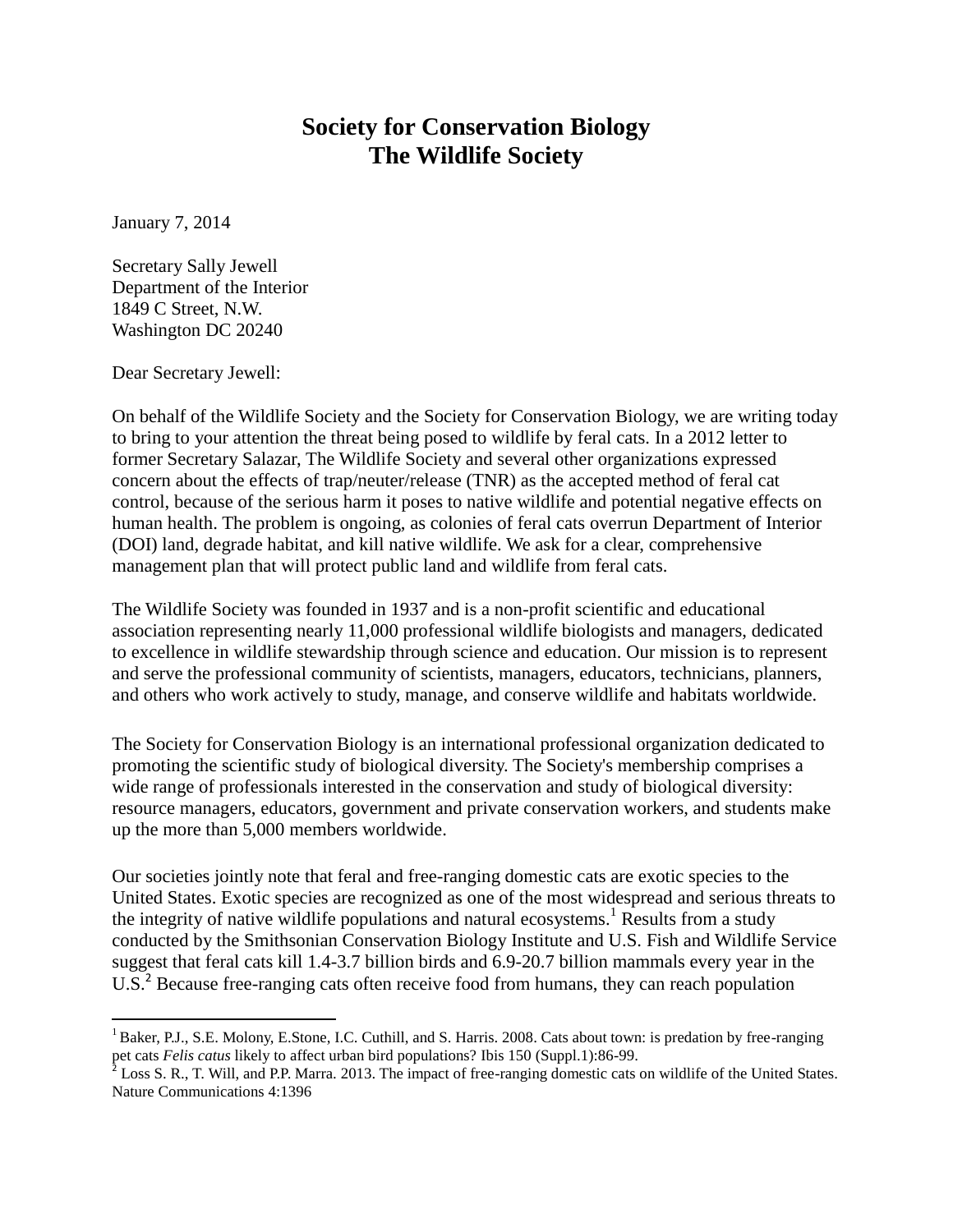levels that create areas of abnormally high predation rates on wildlife. Studies show that even well fed cats continue to hunt and kill small mammals, birds, reptiles, and insects.<sup>3</sup>

Feral cats are an invasive problem on many Department of Interior (DOI) lands. For example, in the Florida Keys, the native wildlife on the islands is subject to heavy predation by cats, which potentially can lead to population declines or even extinctions.<sup>4</sup> The same report by Medina et al. (2011), shows that "feral cats on islands have contributed to 33 (13.9%) of the 238 global bird, mammal and reptile extinctions reported by the IUCN red list." Feral cats are known to hunt federally listed species in the Florida Keys National Wildlife Refuges such as the Lower Keys marsh rabbit (*Sylvilagus palustris hefneri*), Key Largo woodrat (*Neotoma floridana smalli*) and the Key Largo cotton mouse (*Peromyscus gossypinus allapaticola*). <sup>5</sup> At present, control methods for invasive feral cats on the refuges include removal by the U.S. Fish & Wildlife Service through live trapping, transferring the cats to animal control shelters, and "under no circumstances will cats be allowed to be re-released on or near Refuge lands in the Florida Keys national wildlife refuges."<sup>6</sup>

Feral cats pose a significant threat to endangered and threatened species, as well as overall biodiversity. Hawaii contains more endangered/threatened plant and animal species per square mile than elsewhere in the world, and feral cats that are found throughout the islands have detrimental impacts on these vulnerable species. DOI lands such as Haleakala National Park and Kealia Pond National Wildlife Refuge have feral cats that kill native wildlife. Feral cats have no native predators in Hawaii and are able to reproduce year-round due to the mild weather. Federally endangered species such as the Palila (a Hawaiian honeycreeper), the Hawaiian Petrel, Newell's Shearwater, Hawaiian Goose, Hawaiian Coot, Hawaiian Duck, Hawaiian Moorhen and Hawaiian Stilt all face population declines due to feral cat predation.<sup>7</sup> Hawaii maintains a lowcost spay/neuter program, and a TNR program, but still euthanizes thousands of cats every year, including more than  $11,000$  cats a year on Oahu alone.<sup>8</sup>

<sup>8</sup> Hawaiian Humane Society. http://www.hawaiianhumane.org

 $\overline{a}$ 

<sup>&</sup>lt;sup>3</sup> Castillo D. and A.L. Clarke. 2003. Trap/Neuter/Release methods ineffective in controlling domestic cat "colonies" on public lands. Natural Areas Journal 23: 247-253.

<sup>4</sup> Medina, F.M., Bonnaud, E., Vidal, E., Tershy, B.R., Zavaleta, E.S., Donlan, C., Keitt, B.S., Le Coree, M., Horwarth, S.V. and Nogales, M. 2011. A global review of the impacts of invasive cats on island endangered vertebrates. Global Change Biology 17: 3503-3510.

<sup>5</sup> Winchester, C., SB Castleberry, MT Mengak. 2009. Evaluation of factors restricting distribution of the endangered Key Largo woodrat. Journal of Wildlife Management 73(3):374-379.

<sup>6</sup> U.S. Fish and Wildlife Service. Florida Keys National Wildlife Refuges Complex: Integrated pest management plan. December 2012.

<sup>7</sup> Mitchell, C., C. Ogura, D.W. Meadows, A. Kane, L. Strommer, S. Fretz, D. Leonard, and A. McClung. 2005. Hawaii's Comprehensive Wildlife Conservation Strategy. Dept. of Land and Natural Resources. Honolulu, HI. 722 pp. http://www.state.hi.us/dlnr/dofaw/cwcs/process\_strategy.htm.